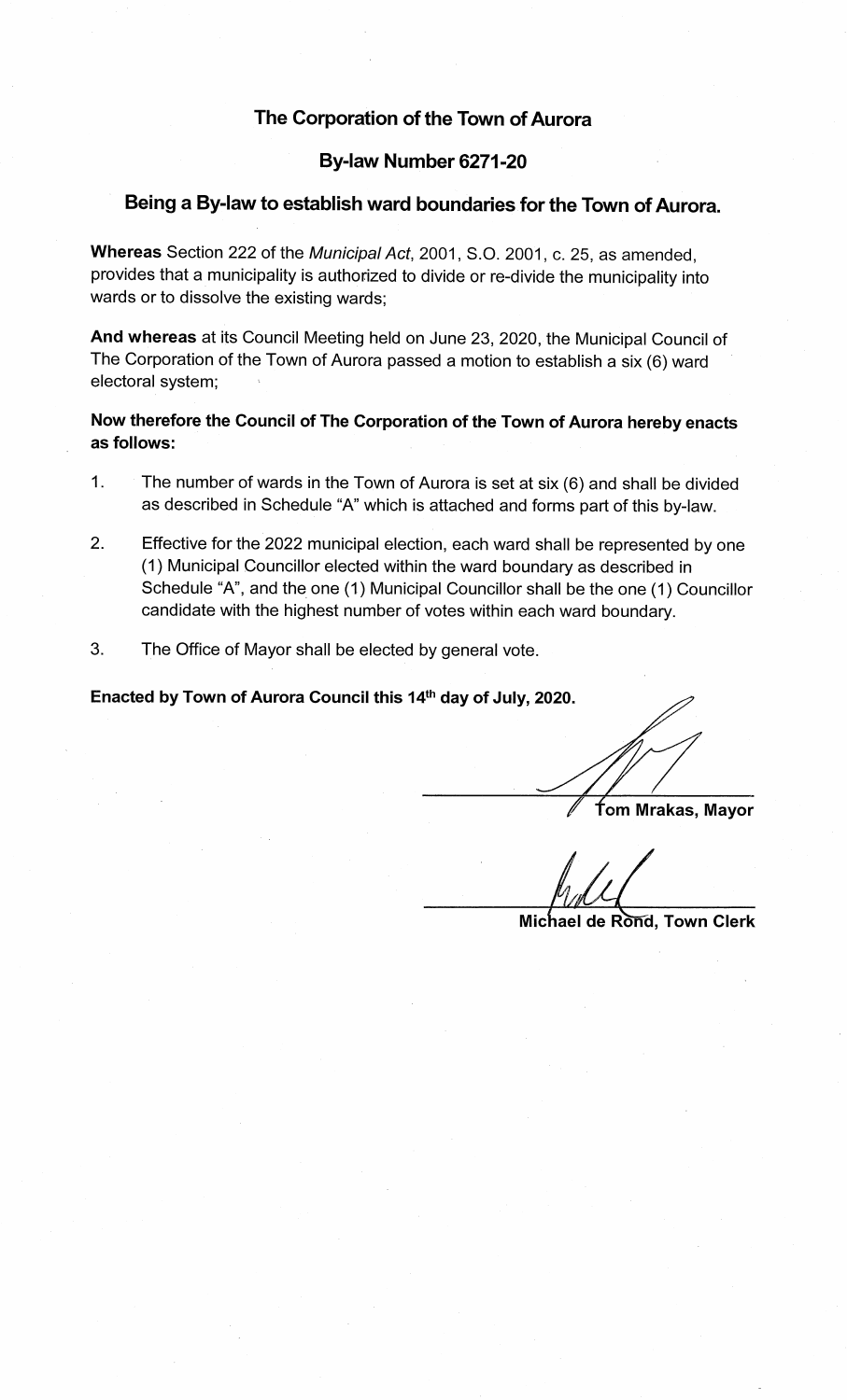# **Schedule "A" – Description and Maps of Wards**

## **Ward One (1) Description**

Beginning in the northwest corner of the Town of Aurora; Thence easterly along the northerly limit of the Town of Aurora to the centre line of Bayview Avenue; Thence southerly along the centre line of Bayview Avenue to the centre line of St. John's Sideroad; Thence westerly along the centre line of St. John's Sideroad to the centre line of the railway tracks; Thence southerly along the centre line of the railway tracks to the intersection of the railway tracks and the centre line of Yonge Street; Thence northerly along the centre line of Yonge Street to the centre line of Orchard Heights Boulevard; Thence westerly along the centre line of Orchard Heights Boulevard to the westerly limit of the Town of Aurora; Thence northerly on the Town of Aurora westerly limit to the point of beginning.

# **Ward One (1) Map**

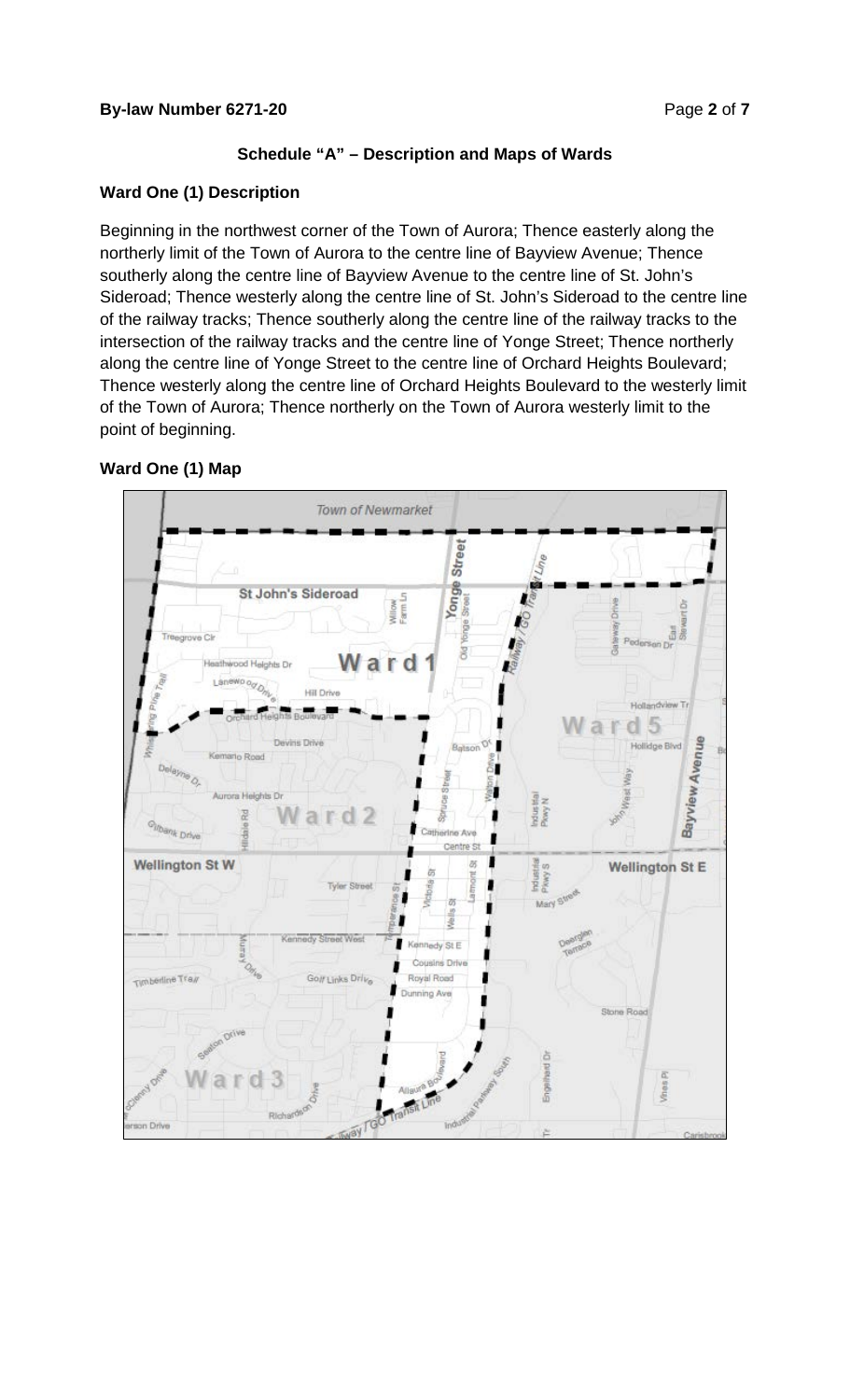#### **By-law Number 6271-20 Page 3 of 7**

## **Ward Two (2) Description**

Beginning at the intersection of the Town of Aurora westerly limit and the centre line of Orchard Heights Boulevard; Thence easterly along the centre line of Orchard Heights Boulevard to the centre line of Yonge Street; Thence southerly along the centre line of Yonge Street to the centre line of Kennedy Street West; Thence westerly along the centre line of Kennedy Street West to the westerly limit of the Town of Aurora; Thence northerly along the westerly limit of the Town of Aurora to the point of beginning.



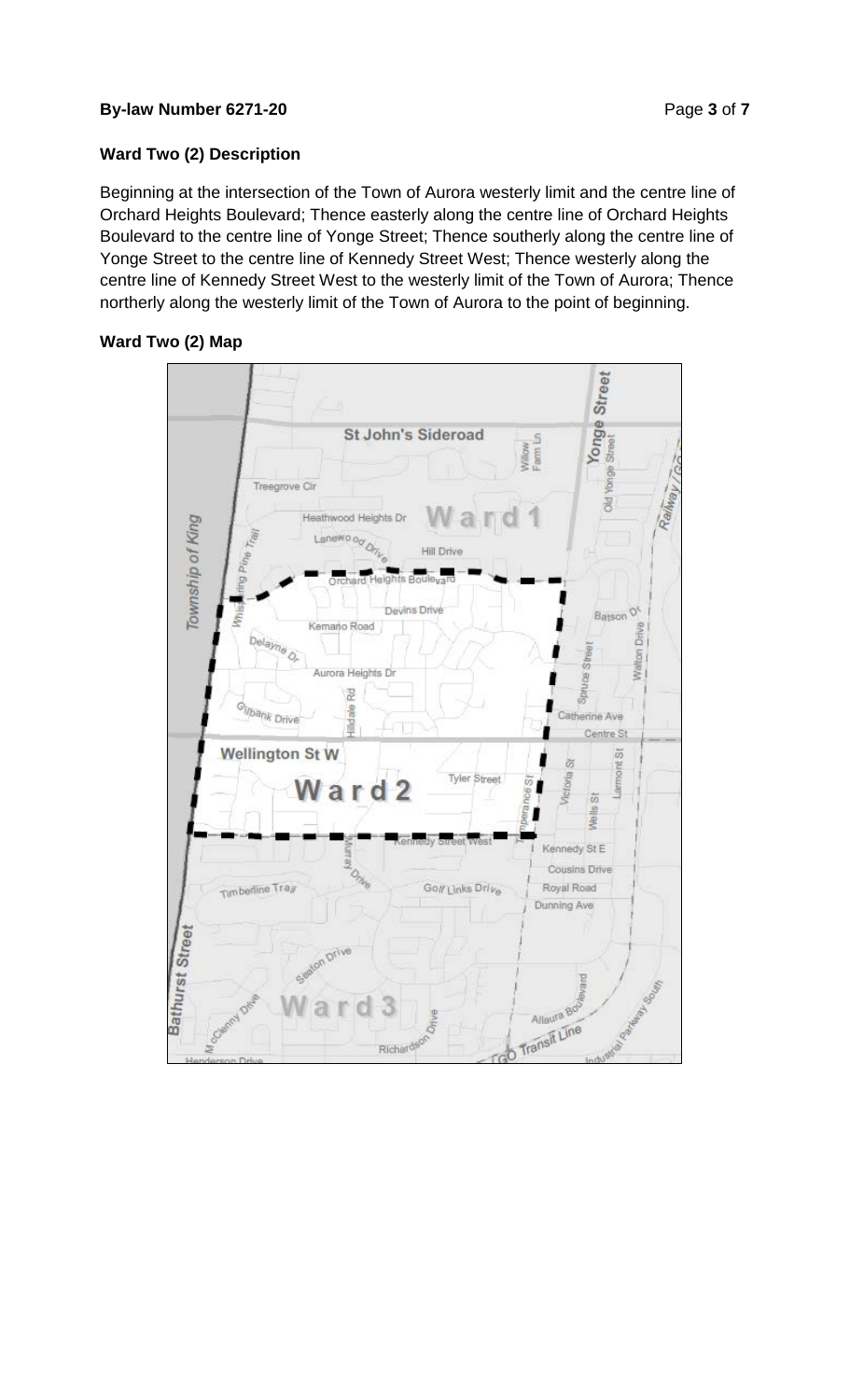#### **By-law Number 6271-20 Page 4 of 7**

# **Ward Three (3) Description**

Beginning at the intersection of the Town of Aurora westerly limit and the centre line of Kennedy Street West; Thence easterly along the centre line of Kennedy Street West to the centre line of Yonge Street; Thence southerly along the centre line of Yonge Street to the centre line of the intersection of the railway tracks and Yonge Street; Thence southwesterly along the centre line of the railway tracks to the westerly limit of the Town of Aurora; Thence northerly along the westerly limit of the Town of Aurora to the point of beginning.

## **Ward Three (3) Map**

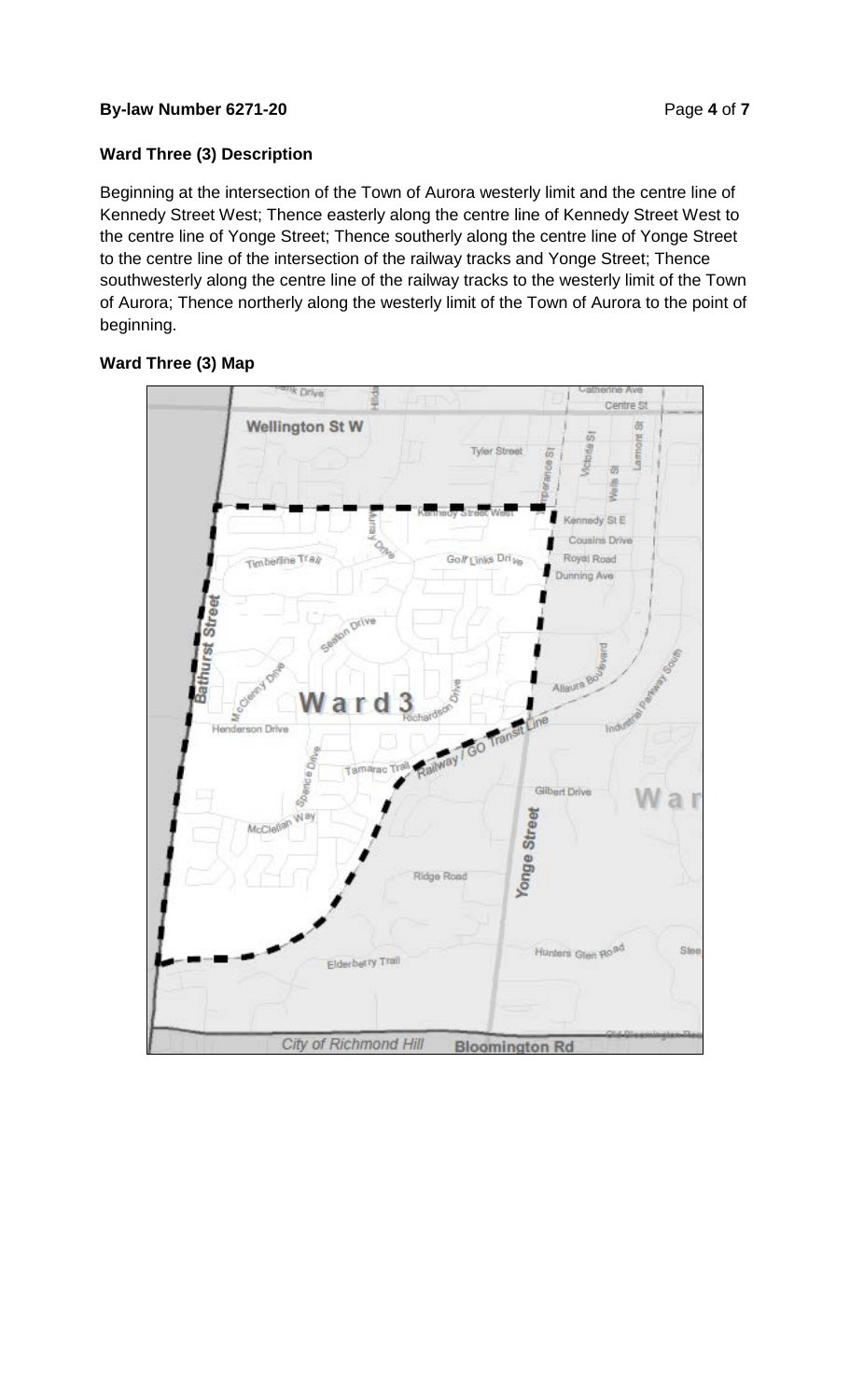#### **By-law Number 6271-20 Page 5** of **7**

## **Ward Four (4) Description**

Beginning in the southwest corner of the Town of Aurora; Thence northerly along the westerly limit of the Town of Aurora to the centre line of the railway tracks; Thence northeasterly along the centre line of the railway tracks to the intersection of the railway tracks and the centre line of Wellington Street; Thence easterly along the centre line of Wellington Street East to the easterly limit of the Town of Aurora; Thence southerly along the easterly limit of the Town of Aurora to the southerly limit of the Town of Aurora; Thence westerly along the southerly limit of the Town of Aurora to the point of beginning.

# **Ward Four (4) Map**

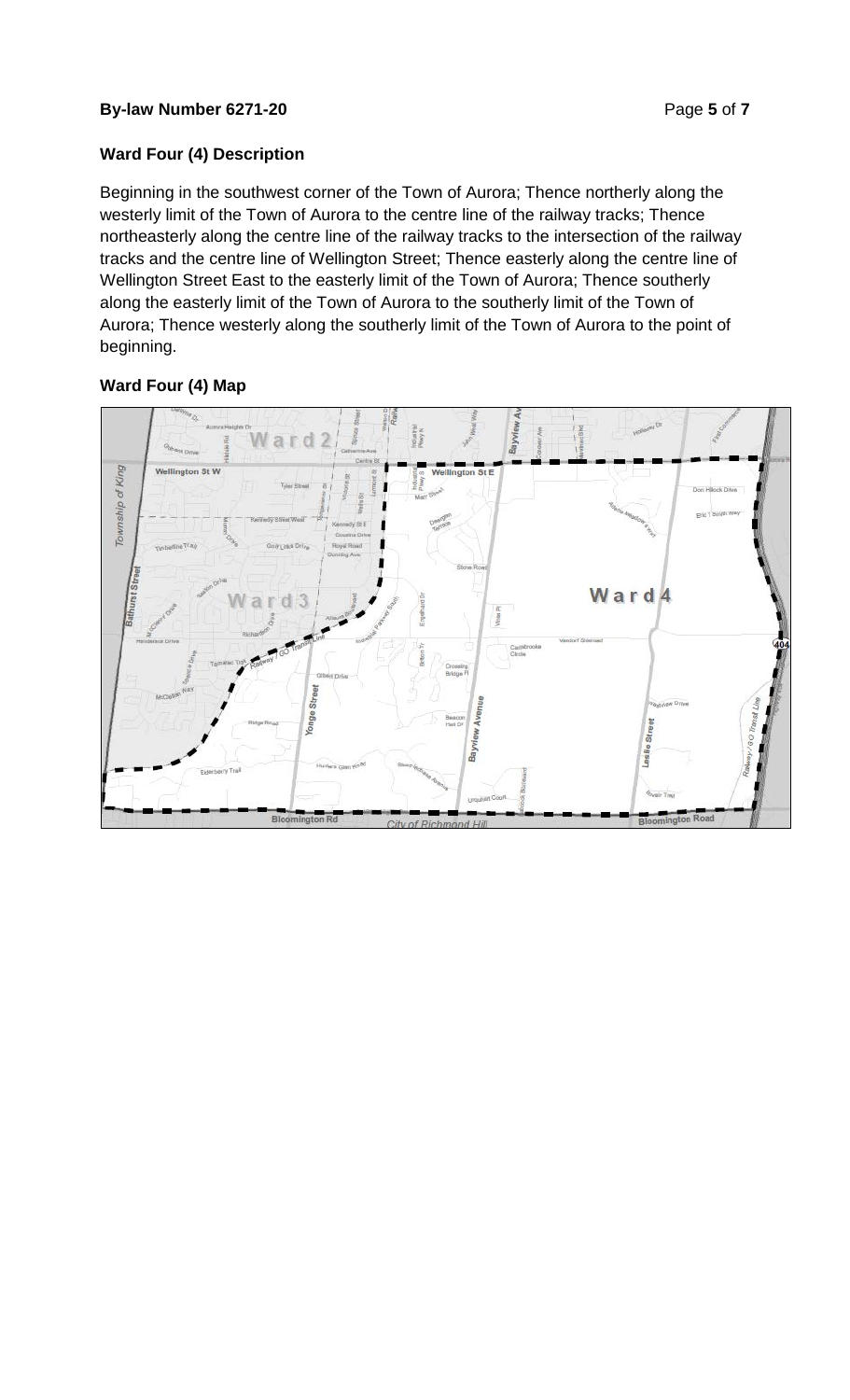### **By-law Number 6271-20 Page 6** of **7**

# **Ward Five (5) Description**

Beginning at the intersection of the centre line of the railway tracks and the centre line of St. John's Sideroad; Thence easterly along the centre line of St. John's Sideroad to the centre line of Mavrinac Boulevard; Thence southerly along the centre line of Mavrinac Boulevard to the centre line of Wellington Street East; Thence westerly along the centre line of Wellington Street East to the centre line of the railway tracks; Thence northerly along the centre line of the railway tracks to the point of beginning.

# **Ward Five (5) Map**